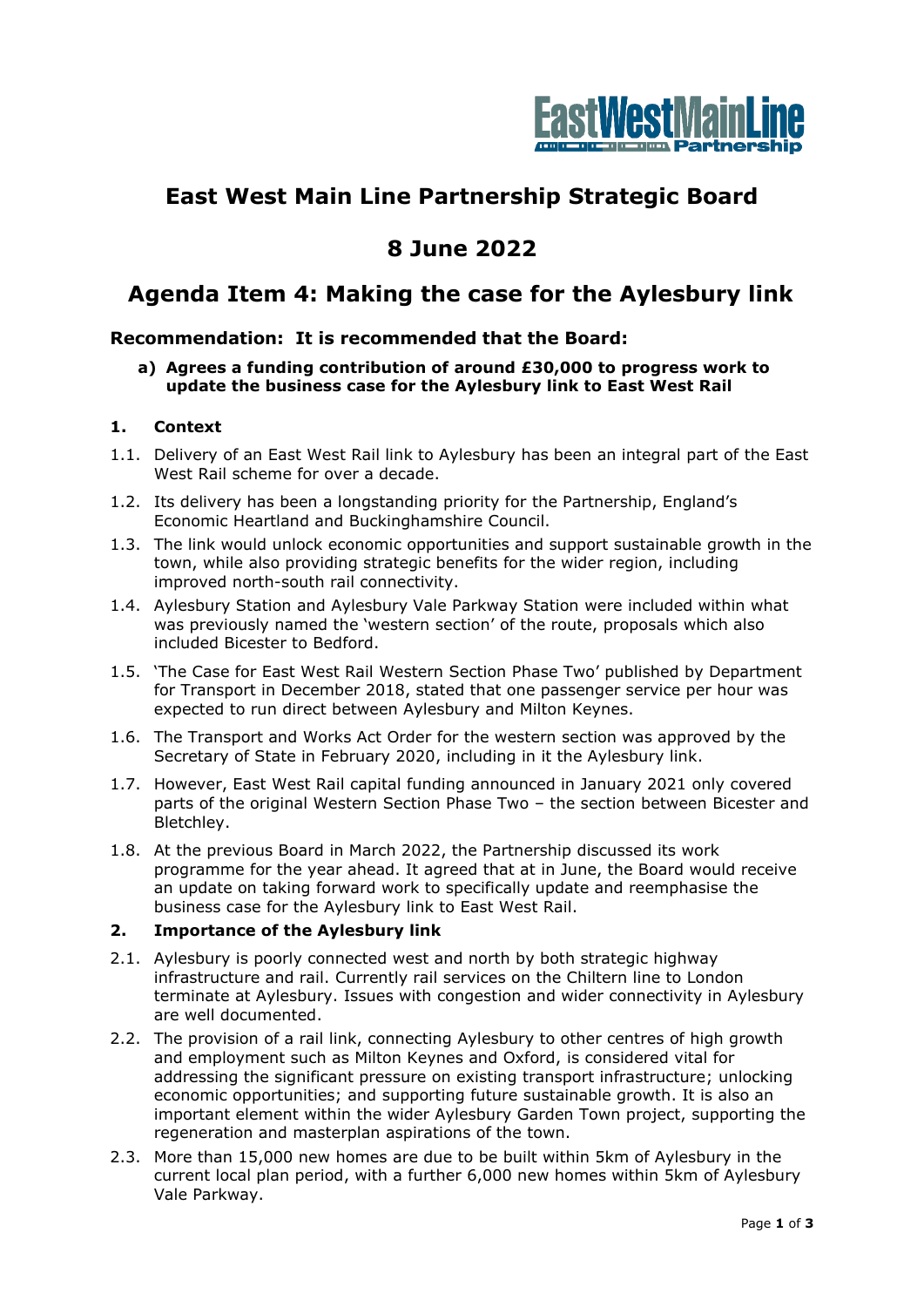- 2.4. Aylesbury Station would also serve as an important interchange location to access the East West Main Line from stations to the south of Aylesbury via Princes Risborough and Amersham.
- 2.5. Over 2,000 new homes are planned at Princes Risborough near the station and the link to East West Rail via Aylesbury station is considered key in supporting this growth.
- 2.6. Delivering the link to Aylesbury also unlocks the potential for strategic north-south connectivity between Northampton and Old Oak Common. Through utilising the capacity released by HS2 on the West Coast Main Line, potential new journeys could be unlocked between Northampton, Milton Keynes, Aylesbury, High Wycombe and Old Oak Common and the Elizabeth Line.

#### **3. Updating the business case**

- 3.1. The Aylesbury link has previously been considered as part of the western section business case which also included Bicester to Bedford.
- 3.2. The objective of the proposed work is to revisit the existing business case, updating it with the specific benefits that the link to Aylesbury would bring.
- 3.3. It is proposed that the work would explore how the Aylesbury link can:
	- Contribute to the business case for the overall scheme
	- Improve the local and regional transport system
	- Facilitate economic growth and jobs creation
	- Act as a catalyst for the further regeneration of Aylesbury town centre
	- Support current and future housing growth
	- Reduce reliance on the car
	- Contribute to a net zero transport system
	- Identify any wider opportunities to improve rail connectivity such as Northampton to Old Oak Common
- 3.4. The proposal to undertake this work has been discussed with officials from Buckinghamshire Council and Network Rail to understand their requirements. They, along with the Department for Transport, have indicated their support for some work to take place and will be further engaged as the full study brief is developed. Buckinghamshire Council has indicated it is open to match-funding the work, subject to final approval.
- 3.5. The Aylesbury link has also been considered within the scope of the suite of work being undertaken by the Partnership, EEH and East West Railway Company to update and reemphasise the strategic narrative for the Oxford-Cambridge section being delivered in full. This work is nearing completion and relevant information will be used to inform the strategic case for investment into the Aylesbury link.
- 3.6. In addition, the outputs of this work will form a key part of EEH's planned multimodal connectivity study: Northampton-Milton Keynes-Thames Valley.

#### **4. The proposal**

- 4.1. The Board is invited to agree a contribution of around £30,000 (subject to final costings), which will be potentially match funded by Buckinghamshire Council.
- 4.2. This would leave £58,834 remaining within the Partnership's budget (this includes a reserve of £40,000). This is in line with the proposed programme of work and funding profile for the current financial year, as agreed by the Partnership in March 2022.

#### **5. Next steps**

5.1. Subject to the Board's comments and approval, EEH officers will take forward delivery of the study on behalf of key partners and will establish a steering group to ensure it incorporates their requirements.